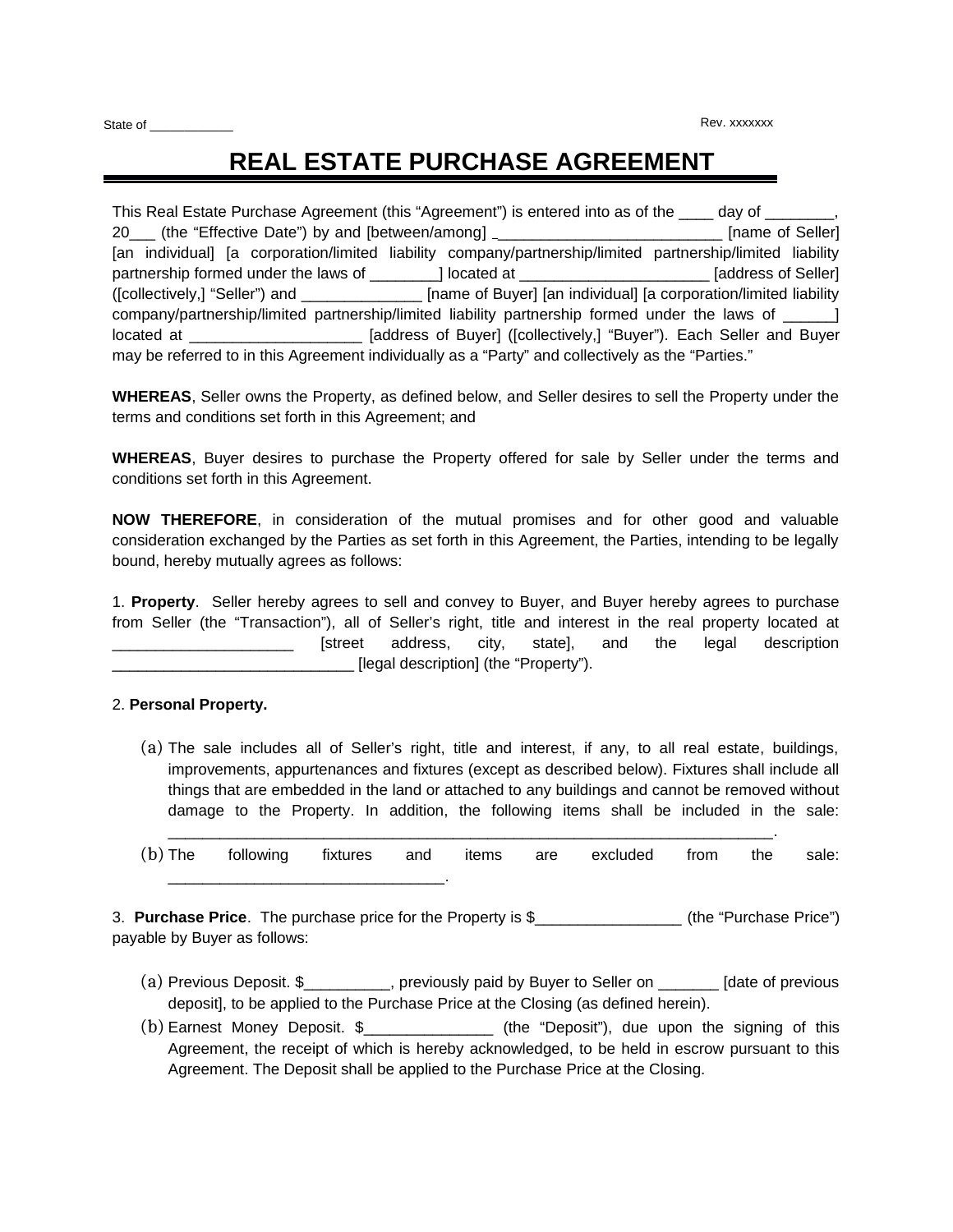- (c) Closing Balance. \$\_\_\_\_\_\_\_\_\_\_\_\_\_\_, due upon the delivery of the general warranty deed at the Closing. This amount is subject to change based on adjustments made pursuant to this Agreement.
- (d) Other. \$\_\_\_\_\_\_\_\_\_\_\_\_\_ [description]

All payments shall be made in proceeds that are immediately available to Seller by one of the following methods:

- certified check
- official bank check
- wire transfer
- other

4. **Disclosures.** Seller shall provide Buyer with all disclosures, including signed disclosure forms, as required by federal, state and local law. Seller shall also disclose to Buyer in writing any defects in the Property known to Seller that materially affects the value or quiet enjoyment of the Property. Buyer's obligations under this Agreement are contingent upon Buyer's review and approval of all required Seller disclosures and reports, including any preliminary title report.

5. **Assumption of Loan.** Buyer shall assume Seller's existing mortgage (the "Mortgage") owed to **Example 2** [financial institution], dated \_\_\_\_\_\_\_\_\_\_\_, having a present balance of \$\_\_\_\_\_\_\_\_\_\_. Buyer agrees to assume and pay the Mortgage in accordance with its terms for all payments due after the Closing. All fees associated with the transfer of the Mortgage shall be paid by [Seller/Buyer].

6. **Financing Contingency.** Buyer's obligations under this Agreement are contingent upon Buyer's ability to obtain a firm commitment for a mortgage loan [within a reasonable period of time/within [days] days after the execution of this Agreement] upon [terms acceptable to Buyer in Buyer's sole discretion/commercially reasonable terms/ in the amount of \$ [amount of mortgage], which is at least years with an interest rate not to exceed \_\_\_ % percent]. If Buyer is unable to obtain such commitment within the time specified herein, Buyer must notify Seller within such time, and this Agreement shall be terminated and all amounts paid shall be returned to Buyer. [Buyer's obligations under this Agreement are also contingent upon an appraisal on the Property equaling or exceeding the Purchase Price.]

7. **Sale of Another Property Contingency.** Buyer's obligations under this Agreement are contingent upon Buyer's sale and closing of Buyer's property located at \_\_\_\_\_\_\_\_\_\_\_\_\_\_\_\_\_\_\_\_\_.

## 8. **Seller Representations and Warranties.** Seller represents and warrants that:

- (a) Seller is the sole owner of record of the Property and has full right, power and authority to sell, convey and transfer the Property.
- (b) Seller will convey to Buyer good and marketable title to the Property by providing to Buyer a valid general warranty deed.
- (c) The Property and the present use of the Property are not in violation of any governmental rules, codes, permits, regulations or limitations, and represents that nothing will be done or allowed to be done on or about the Property between the signing of this Agreement and the date of the Closing which will result in any such violation.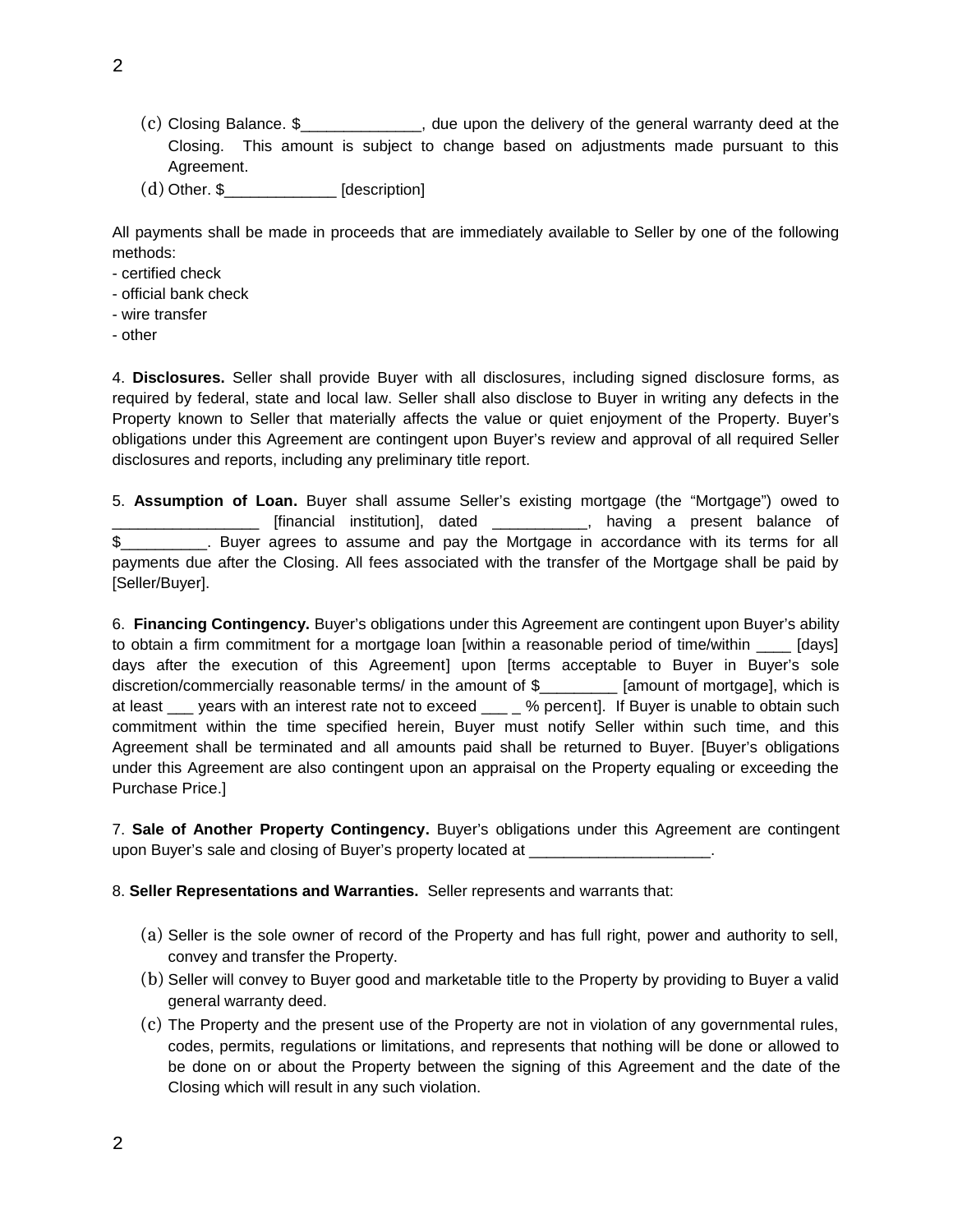- (d) Seller is not a "foreign person" as defined in Section 1445(f) of the Internal Revenue Code of 1986, as amended.
- (e) Any and all mortgage liens on the Property will have been released on the date of the Closing.
- (f) Seller has no knowledge of the existence of any municipal lien and/or assessment.
- (g) Seller has neither knowledge nor notice of any pending public agency hearings or appeals affecting the Property and will promptly notify Buyer if Seller receives notice or learns of any such hearings between the signing of this Agreement and the date of the Closing.
- (h) Seller is not a "debtor" in a proceeding presently in any bankruptcy court.
- (i) Seller shall maintain the current insurance policy on the property until the Closing.
- (j) Seller will notify Buyer immediately of any matters that may impact the Property, including, but not limited to, attachments, liens and any notice zoning matters.
- (k) Any material alterations, additions or improvements to the Property have been made pursuant to and in accordance with the necessary and required filings, permits, authorizations and/or consents.
- (l) [user to write in own]

9. **Inspection.** Buyer's obligations under this Agreement are contingent upon Buyer's inspection of the Property. Buyer may use any inspectors of Buyer's choice, at Buyer's expense. Seller shall cooperate in making the Property reasonably available for Buyer's inspection. If Buyer is not, in good faith, satisfied with the condition of the Property after any inspection thereof, Buyer shall deliver to Seller a written request that Seller fix or remedy any unsatisfactory conditions. If Buyer and Seller are unable to reach an agreement regarding fixing or remedying the unsatisfactory conditions [on or before  $\qquad \qquad$ , 20 ], Buyer shall have the right to terminate this Agreement and be refunded any amounts previously paid under this Agreement.

10. **Title Insurance**. As a condition to the Closing, Buyer shall obtain, at [Buyer's/Seller's] expense, a title insurance policy (the "Title Policy") by a title insurance company selected by [Buyer/Seller] which is authorized to do business in \_\_\_\_\_\_\_ [state where property is located] (the "Title Company")[./, subject only to:

(a) Any and all restrictions, limitations, regulations, ordinances and/or laws imposed by any governmental authority and any and all other provisions of any governmental restrictions, limitations, regulations, ordinances and/or public laws.

(b) Any liens for real property taxes or assessments created or attaching between the date of the Title Policy and the date the deed or instrument of transfer is recorded.

(c) Any material defect, lien or encumbrance created, suffered, assumed or known by the Buyer.

(d) Any rights of eminent domain.

(e) Any claim under bankruptcy or other creditor's rights laws that the transfer is a fraudulent conveyance.

 $(f)$  [other – user to write in]

Promptly after the date hereof, Buyer shall order a preliminary title report from the Title Company. Within \_\_\_ days of receiving the report, Buyer shall forward a copy of the report to Seller and shall notify Seller of any objections to title in the report or otherwise known to Buyer. Seller shall have \_\_\_ days after receipt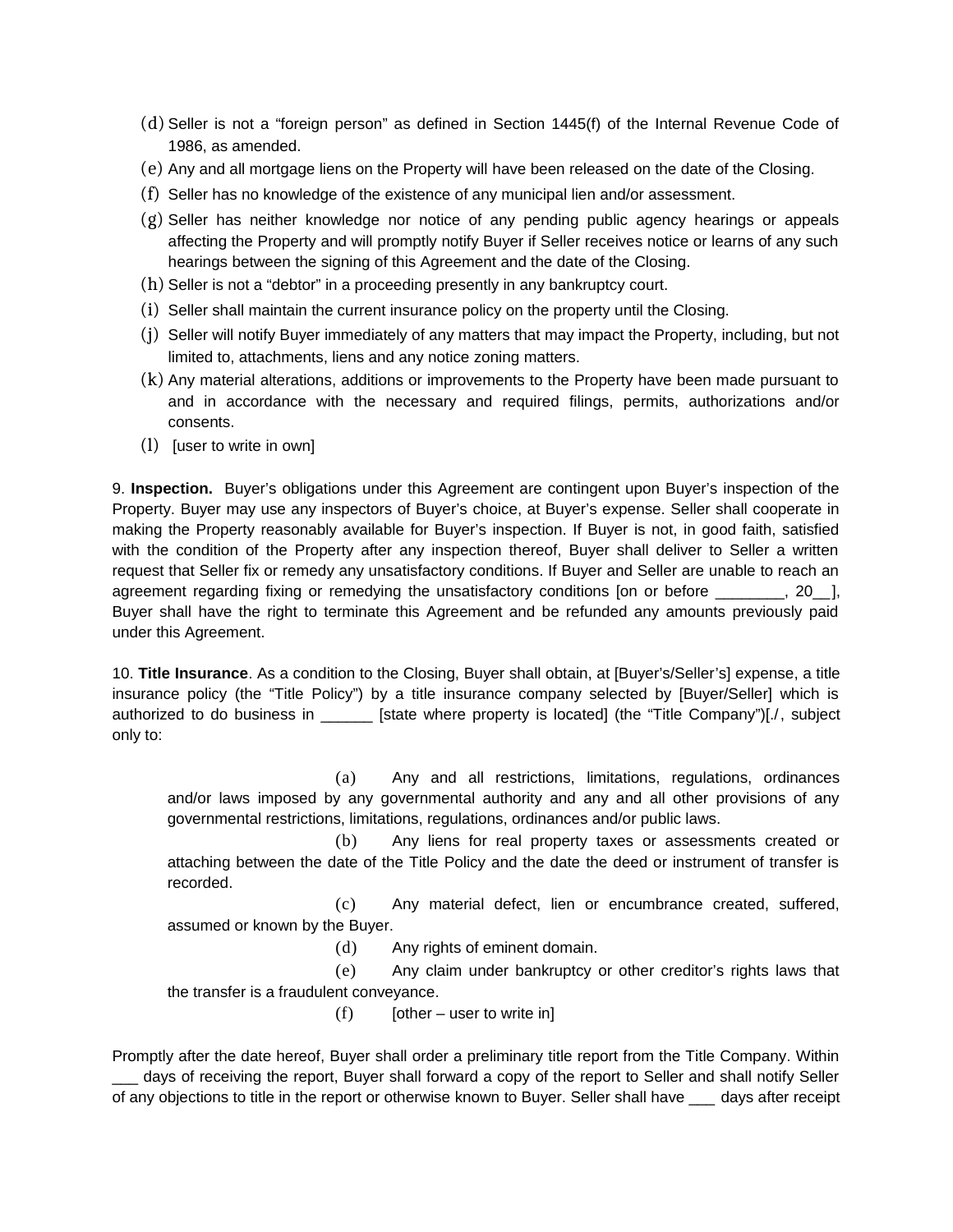of Buyer's objections to correct or address the objections. If Seller fails to correct or address the objections within the specified time period, Buyer shall have the right to terminate this Agreement and be refunded any amounts previously paid under this Agreement.

11. **Closing**. The closing of the Transaction (the "Closing") shall occur on \_\_\_\_\_\_\_\_\_\_, 20\_\_\_ and shall take place at  $\qquad \qquad$  [address where closing will occur], unless otherwise agreed upon by mutual consent of the Parties. Buyer has the right to make a final inspection of the Property prior to the Closing.

- 12. **Seller Closing Deliverables.** At the Closing, Seller shall deliver to Buyer the following:
	- (a) A general warranty deed conveying to Buyer title to the Property, duly executed and acknowledged by Seller.
	- (b) A certificate from Seller certifying that Seller's representations and warranties in this Agreement are true and correct as of the date of the Closing.
	- (c) Such affidavits or other evidence as the Title Company shall reasonably require for its title insurance policy.
	- (d) All keys to doors and mailboxes, codes to any locks and owner's manuals for appliances and fixtures.
	- (e) Any other documents, certificates, notices, affidavits or statements required by this Agreement, the Title Company, the escrow agent (if any) or law to complete the Transaction.
	- (f) [A certificate from Seller certifying that Seller is not a foreign person.]
	- (g) [user to write in own]

## 13. **Buyer Closing Deliverables.** At the Closing, Buyer shall deliver to Seller the following:

- (a) The full amount of the balance of the Purchase Price, as adjusted by any pro rations or credits.
- (b) Such affidavits or other evidence as the Title Company shall reasonably require for its title insurance policy.
- (c) Any other documents, certificates, notices or statements required by this Agreement, the Title Company, the escrow agent (if any) or law to complete the Transaction.
- (d) [user to write in own]

## 14. **Seller Closing Costs.** On or before the Closing, Seller shall pay:

- (a) [One half of any escrow or closing fees./All escrow or closing fees.]
- (b) [All transfer taxes and conveyance fees.]
- (c) All costs of releasing any mortgage, financing statement, or other debt security.
- (d) All costs of removing, remedying or curing any contingencies.
- (e) All costs related to the preparation of the deed.
- (f) Any broker commissions or fees.
- (g) Any property gains tax, as required by federal or state law.
- $(h)$  [Other user to write in own]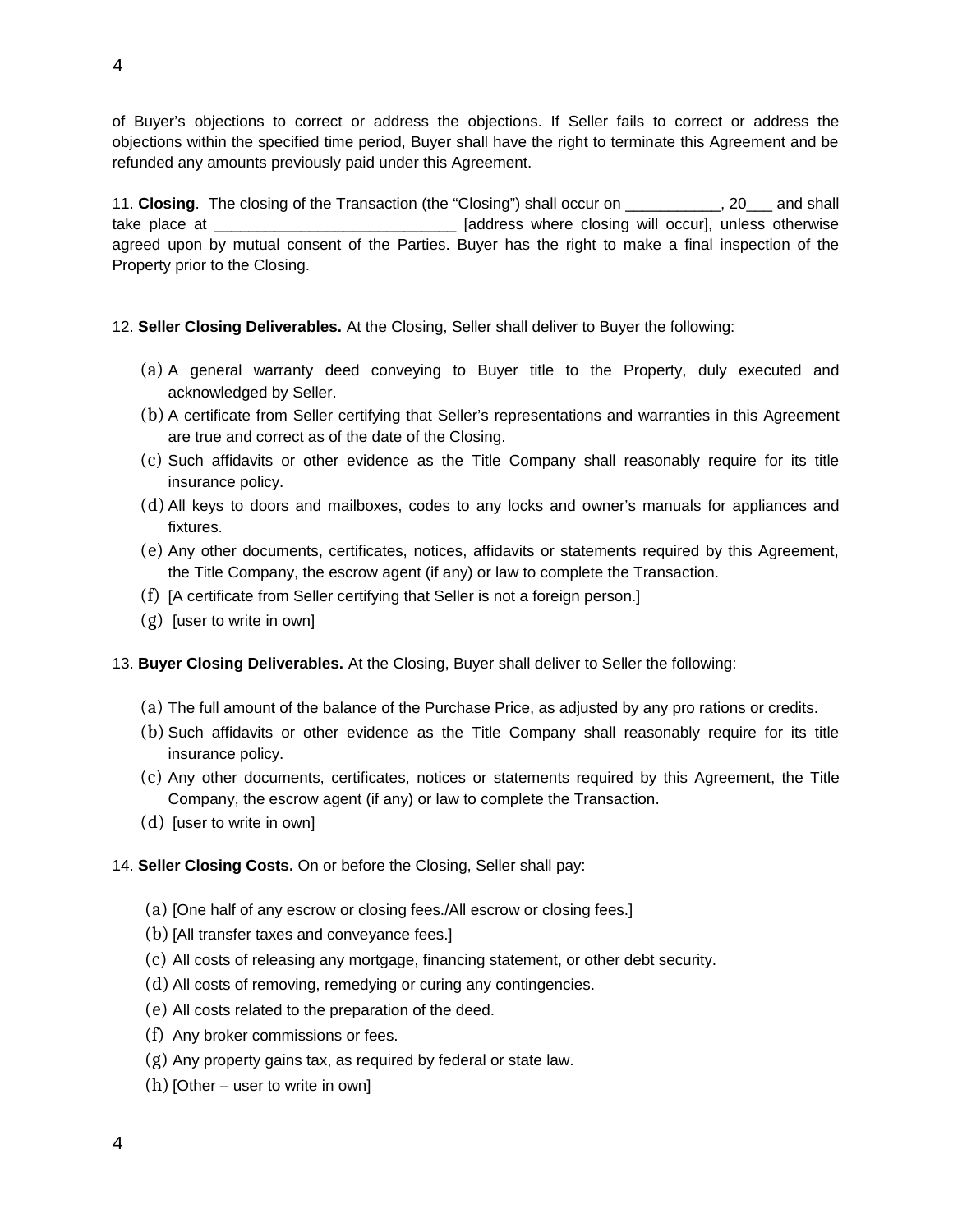## 15. **Buyer Closing Costs.** On or before the Closing, Buyer shall pay:

- (a) [One half of any escrow or closing fees./All escrow or closing fees.]
- (b) [All transfer taxes and conveyance fees.]
- (c) All costs related to the recording of the deed.
- (d) All costs or expenses related to obtaining financing, including origination or commitment fees and the lender's title insurance policy.
- (e) All other costs and expenses associated with this Agreement, unless otherwise agreed to by the Parties.
- $(f)$  [Other user to write in own]

16. **Delayed Closing**. The Closing may be extended an additional \_\_\_\_\_\_ days if Buyer's lender requires additional documentation or information. The delay in the Closing will not be the fault of Buyer.

17. **Risk of Loss**. Seller assumes the risk of loss or damage by fire, natural disaster or other casualty to the Property until the Closing. In the event that all or a portion of the Property is destroyed or otherwise materially damaged prior to the Closing, Buyer shall have the option (a) to complete the Transaction and receive any insurance proceeds payable or (b) to terminate this Agreement and be refunded any amounts previously paid under this Agreement.

18. **Possession of the Property**. Seller shall deliver exclusive possession of the Property on \_\_\_\_\_\_\_\_\_, 20 [date Seller shall deliver possession of the Property].

19. **Assumption of Leases.** The Property is currently subject to the following lease or rental agreements (the "Leases"):

- [Name of Lease Agreement] by and between Seller and [Name of Tenant], dated [date of Lease]

- [Lease Two]

In accordance with the required disclosures under this Agreement, Seller shall provide Buyer with copies of all lease or rental agreements. Seller represents and warrants that (a) the Transaction does violate the terms of the Leases and (b) Seller will notify existing tenants under the Leases of the change in ownership prior to the Closing. At the Closing, Seller shall deliver to Buyer an Assignment and Assumption of Lease Agreement for each Lease, as well as all security deposits and advanced payments related the Leases.

19. **Buyer's Lien**. All sums paid on account of this Agreement and the reasonable expenses related to the examination of title are hereby made a lien upon the Property, but such lien shall not continue after default by Buyer hereunder.

20. **Condition of Property.** Buyer acknowledges that Buyer is purchasing the Property "AS IS" in the condition that it is in at Buyer's final inspection. Seller agrees that the Property shall be in the same condition on the date of the Closing as of the date that Buyer's final inspection is completed.

21. **Real Estate Taxes**. All real property taxes and adjustments which are delinquent shall be paid at the Closing out of funds due to Seller. Any non-delinquent real property taxes and adjustments, if any, shall be apportioned pro rata on an accrual basis.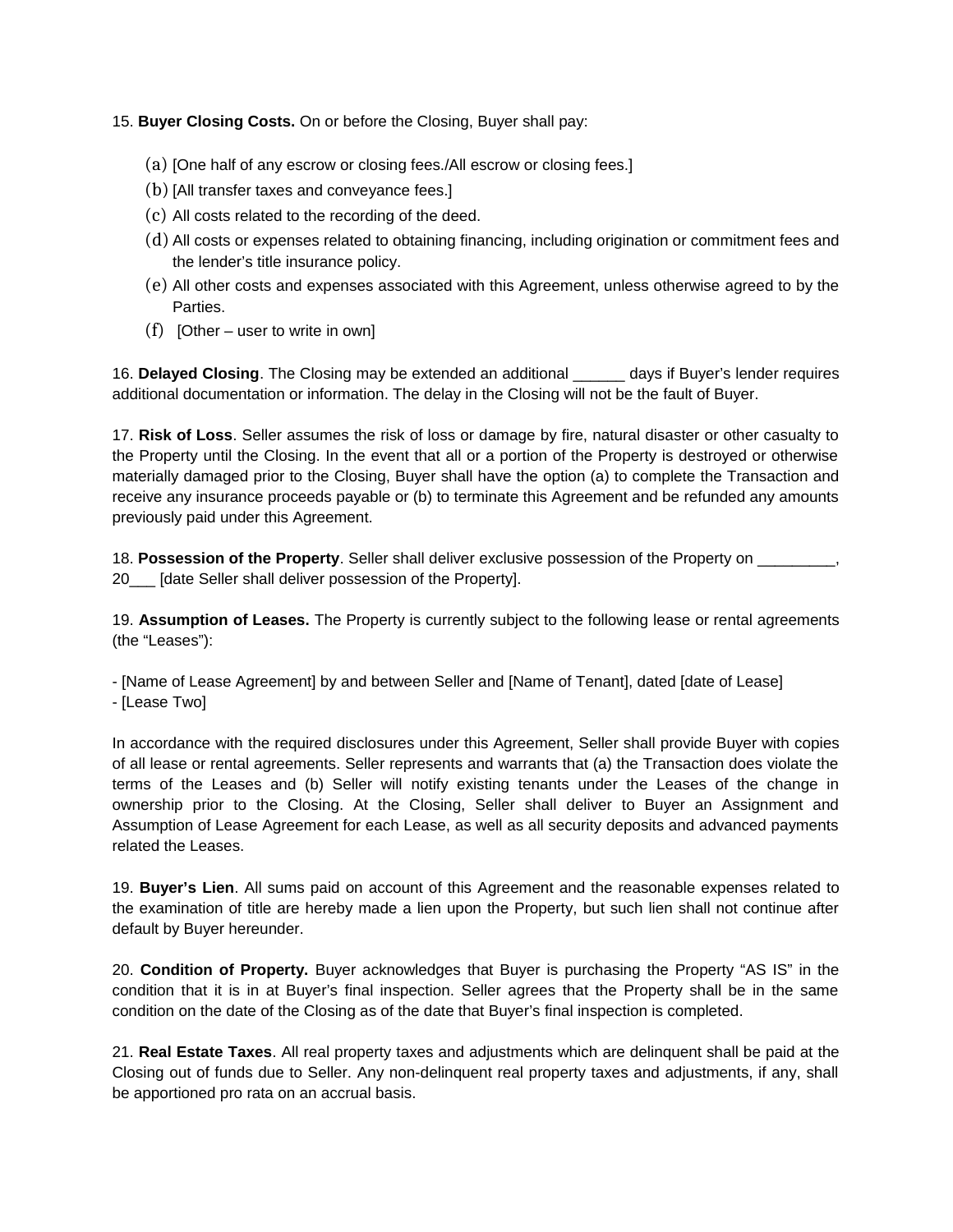22. **Default**. In the event Buyer defaults, Buyer shall forfeit the Deposit to Seller as liquidated damages, which shall be the sole and exclusive remedy available to Seller. In the event Seller defaults, the Deposit shall be refunded to Buyer, and Buyer may sue for all remedies available at law or in equity.

23. **Acceptance of Deed**. The delivery and acceptance of the deed herein described shall be deemed to constitute full compliance with all the terms, conditions, covenants and representations contained herein, or made in connection with the Transaction, except as may herein be expressly provided and except for the warranties of title.

24. **Bankruptcy.** In the event a bankruptcy petition is filed naming Seller as a debtor under any Bankruptcy Code, between the signing of this Agreement and the Closing, then this Agreement shall be terminated and Buyer shall be entitled to a refund of any and all sums paid under this Agreement.

25. **Attorney's Fees**. Except as otherwise expressly provided in this Agreement, in the event of any litigation brought in law or equity to enforce any material provision of this Agreement, the prevailing Party shall be entitled to recover its reasonable attorneys' fees and court costs from the other Party.

26. **Governing Law.** The terms of this Agreement shall be governed by and construed in accordance with the laws of the State of \_\_\_\_\_\_\_\_\_\_\_\_\_ [governing law state], not including its conflicts of law provisions.

27. **Disputes.** Any dispute arising from this Agreement shall be resolved in the courts of the State of \_\_\_\_\_\_\_\_\_/through binding arbitration conducted in accordance with the rules of the American Arbitration Association/through mediation/through mediation. If the dispute cannot be resolved through mediation, then the dispute will be resolved through binding arbitration conducted in accordance with the rules of the American Arbitration Association].

28. **Notices**. Any notice or other communication given or made to any Party under this Agreement shall be in writing and delivered by hand, sent by overnight courier service or sent by certified or registered mail, return receipt requested, to the following addresses:

[Seller Name] [Seller Address] [Seller City, State Zip]

[Buyer Name] [Buyer Address] [Buyer City, State Zip]

29. **Assignment**. This Agreement and Buyer's rights under this Agreement may not be assigned by Buyer without the express written consent of Seller.

30. **Amendment.** This Agreement may be amended or modified only by a written agreement signed by all of the Parties.

31. **Waiver.** No Party shall be deemed to have waived any provision of this Agreement or the exercise of any rights held under this Agreement unless such waiver is made expressly and in writing. Waiver by any Party of a breach or violation of any provision of this Agreement shall not constitute a waiver of any other subsequent breach or violation.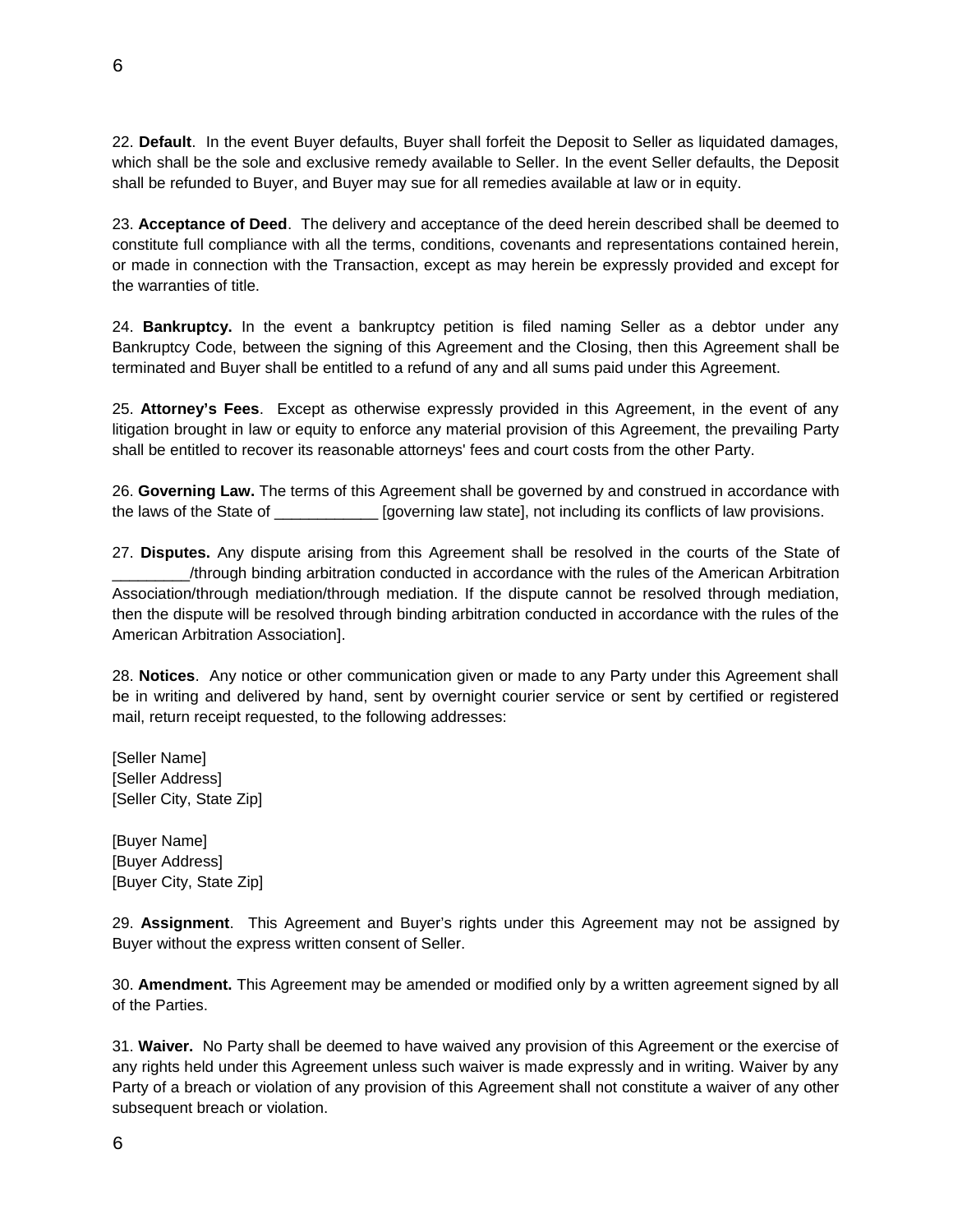32. **Binding Effect**. This Agreement shall be binding upon and inure to the benefit of the Parties and their respective legal representatives, heirs, executors, administrators, successors and permitted assigns.

33. **Counterparts.** This Agreement may be executed in one or more counterparts, each of which shall be deemed to be an original, and all of which together shall constitute one and the same document.

34**. Severability.** If any provision of this Agreement is held to be invalid, illegal or unenforceable in whole or in part, the remaining provisions shall not be affected and shall continue to be valid, legal and enforceable as though the invalid, illegal or unenforceable parts had not been included in this Agreement.

35. **Headings.** The section headings herein are for reference purposes only and shall not otherwise affect the meaning, construction or interpretation of any provision in this Agreement.

36**. Entire Agreement**. This Agreement contains the entire understanding between the Parties and supersedes and cancels all prior agreements of the Parties, whether oral or written, with respect to the subject matter.

37. Miscellaneous.

IN WITNESS WHEREOF, the Parties hereto, individually or by their duly authorized representatives, have executed this Agreement as of the Effective Date.

**Seller** Full Name **Seller Representative** Signature **Seller Representative** Name and Title

**Seller** Signature **Seller** Full Name

**Buyer** Full Name **Buyer Representative** Signature **Buyer Representative** Name and Title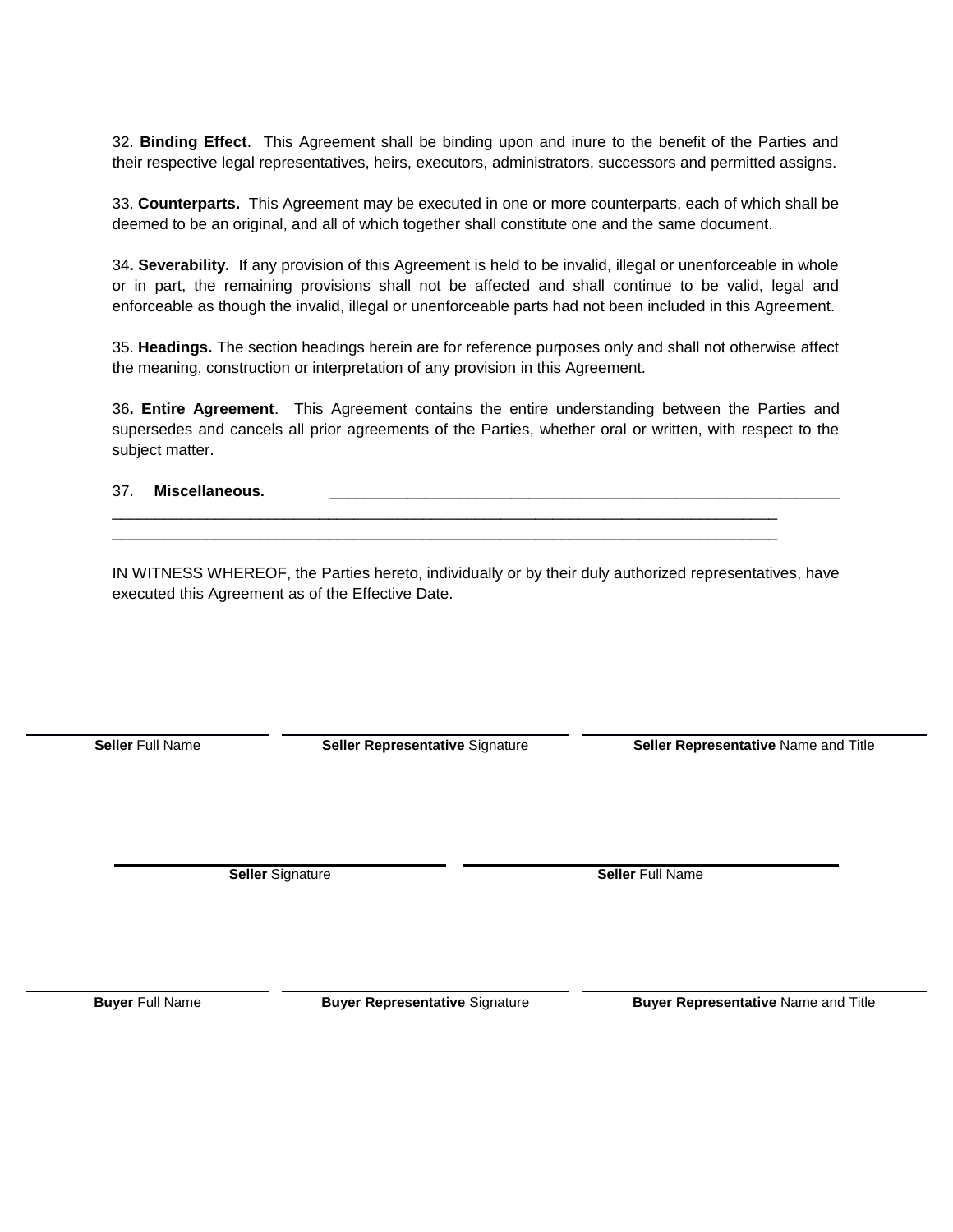**Buyer** Signature **Buyer** Signature **Buyer** Full Name